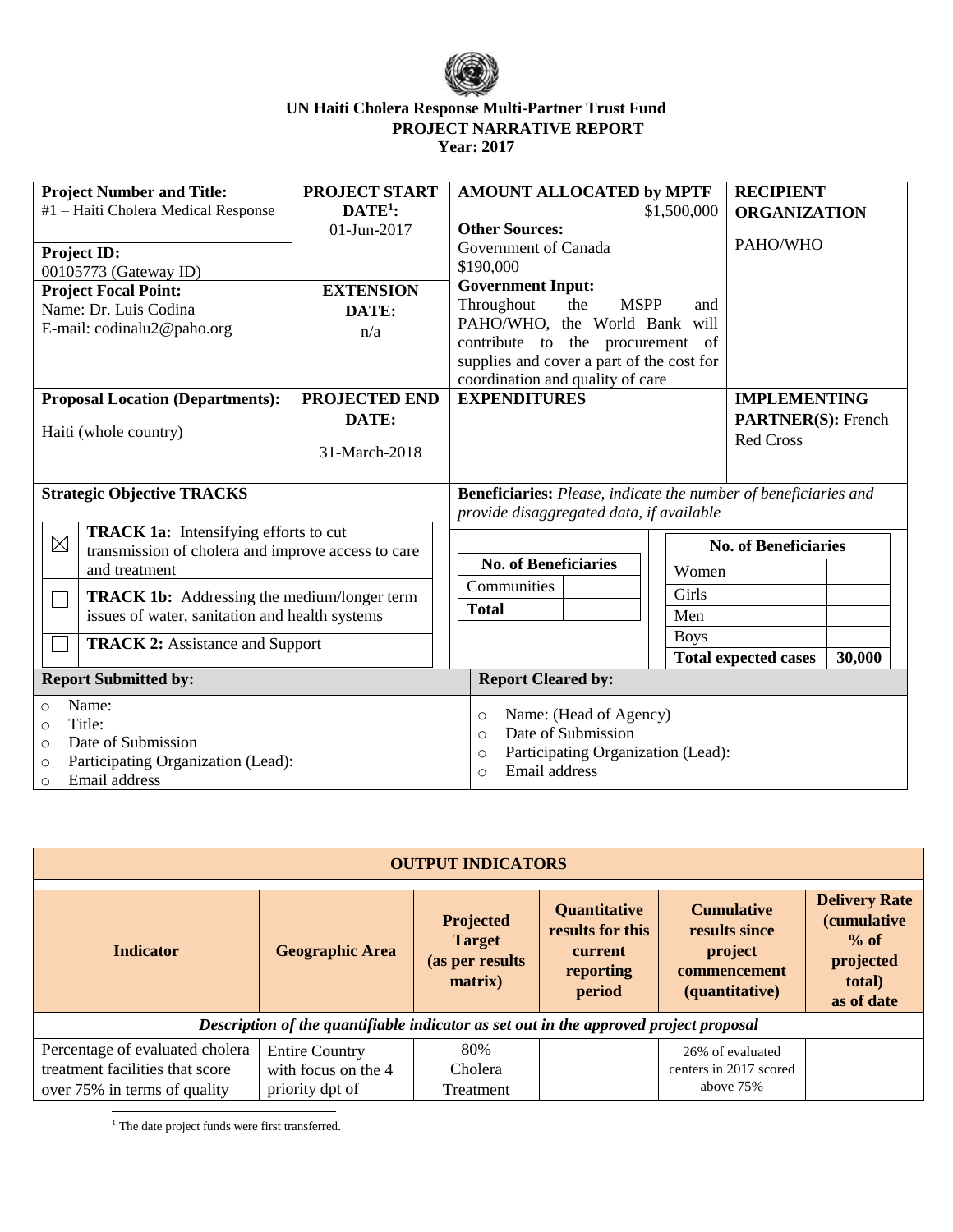

| assurance (green)                                                                                             | Artibonite, Center,<br>North and West of<br>Haiti                                                                    | Facilities            |                                                                                                                                                                    |  |  |  |
|---------------------------------------------------------------------------------------------------------------|----------------------------------------------------------------------------------------------------------------------|-----------------------|--------------------------------------------------------------------------------------------------------------------------------------------------------------------|--|--|--|
| Percentage of cholera alert that<br>receives a coordinated rapid<br>response from MSPP, PAHO,<br>and Partners | <b>Entire Country</b><br>with focus on the 4<br>priority dpt of<br>Artibonite, Center,<br>North and West of<br>Haiti | 90%<br>Cholera Alerts | 100% of the 228<br>cholera alerts notified<br>between July 2017 and<br>March 2018 (EW 13)<br>received a coordinated<br>response from MSPP,<br>PAHO and/or partners |  |  |  |
| <b>EFFECT INDICATORS</b> (if available for the reporting period)                                              |                                                                                                                      |                       |                                                                                                                                                                    |  |  |  |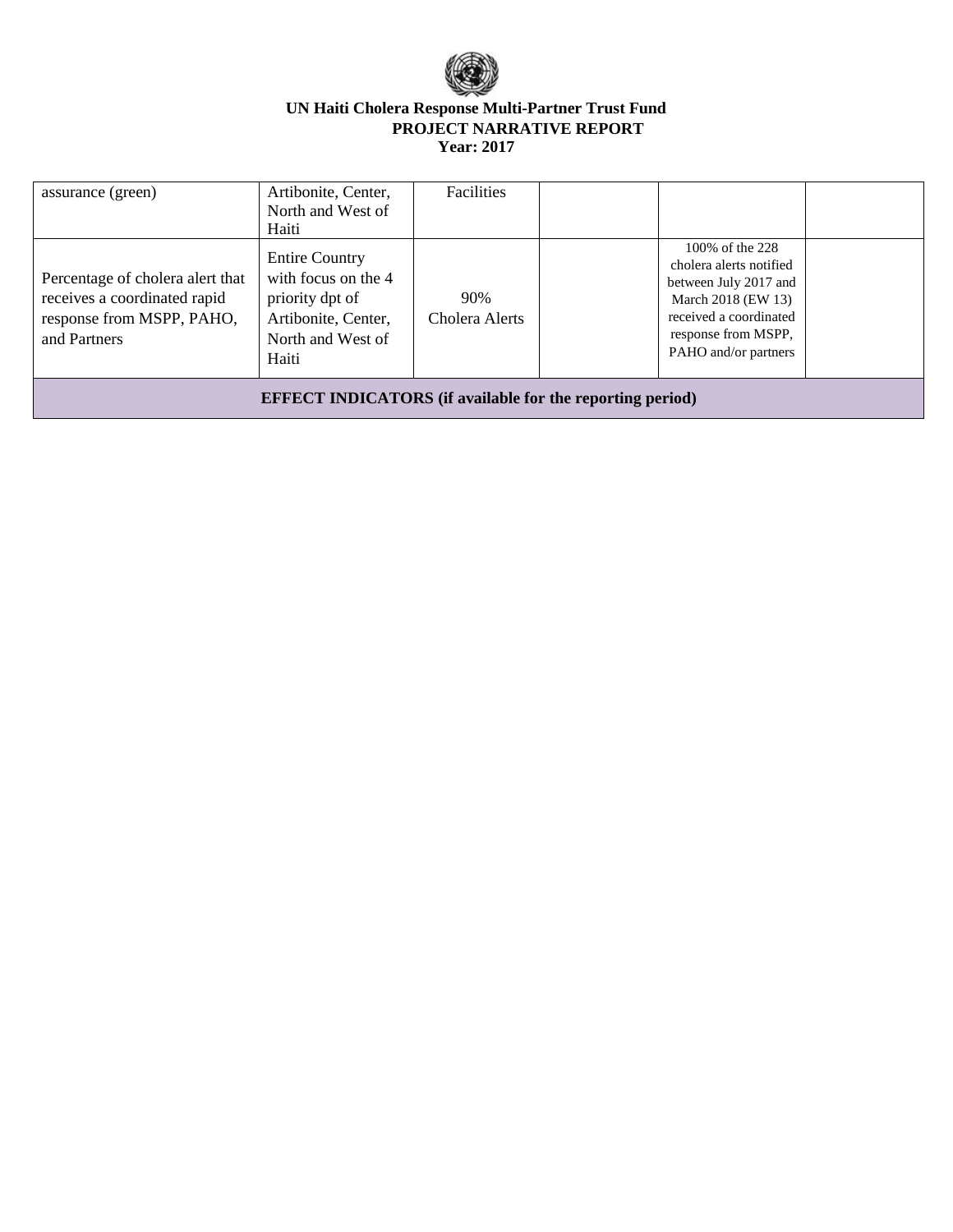

### **EXECUTIVE SUMMARY**

In ½ to 1 page, summarize the key achievements of programme in terms of outcomes and outputs. Please, list the main activities implemented for the project, and describe the progress made during the current reporting period. Explain how the outcome(s) indicated in the Matrix have contributed to the project objective(s) through the TRACKs for the Response according to the UN new approach to Cholera in Haiti

### **ANNUAL PROGRAMME REPORT FORMAT**

**Current Situation and Trend** (*please provide a brief introduction to the project and the related outcomes in relation to implementation of the project (1-2 paragraphs)*)

This project focuses on supporting the Ministry of Public Health and Population (MSPP) efforts to eliminate cholera in Haiti. The outcomes of this project focus on two components: (1) ensuring quality medical case management to adequately treat suspected cholera cases at institutional level and; (2) supporting the epidemiological system to better respond rapidly to cholera alerts and notifications with the aim of reducing the overall institutional mortality rate du to cholera.

In 2017, a total of 13,681 suspected cases of cholera were reported, which represents the lowest annual number of cases since the beginning of the outbreak in 2010 (Figure 1). During the UN MPTF funding period between June and December, a total of 6,832 suspected cases were reported. In the first week of June, 159 suspected cases of cholera were reported nationally. By the first week of September, the number of cases had increased to 352 cases, followed by a decrease to 133 cases by the last week of 2017. Between June and December, cases were primarily reported in the four priority departments of Artibonite (3,129), Center (1,530), West (1,209), and North (319). However, the incidence was highest in Center (419 cases per 100,000 inhabitants) followed by North (293), Artibonite (181), and West (78). Between June and December, the institutional case fatality rate fluctuated between 0.17 and 1.93%.

In 2018, the decreasing incidence in cases continued to 72 cases in the third week of February (Figure 2). 2018 marked the first time since the beginning of the outbreak when, for multiple consecutive weeks, less than 100 cases were reported weekly. The cases continue to be primarily reported from the priority departments.

Given that the incidence of cholera has been decreasing from late 2017 into 2018, continued support for these activities is vital to continue the downward trend in the number of reported cases, to avoid new outbreaks, and to aim for cholera elimination in the near future.

**Narrative section** *(About 500 words)***:**

• **Key Achievements:**

**Improvement of quality of care in CTDAs (Acute Diarrhea Treatment Centers)**

o Evaluation of all CTDAs in ten (10) departments of Haiti. In total, 91 functional CTDAs were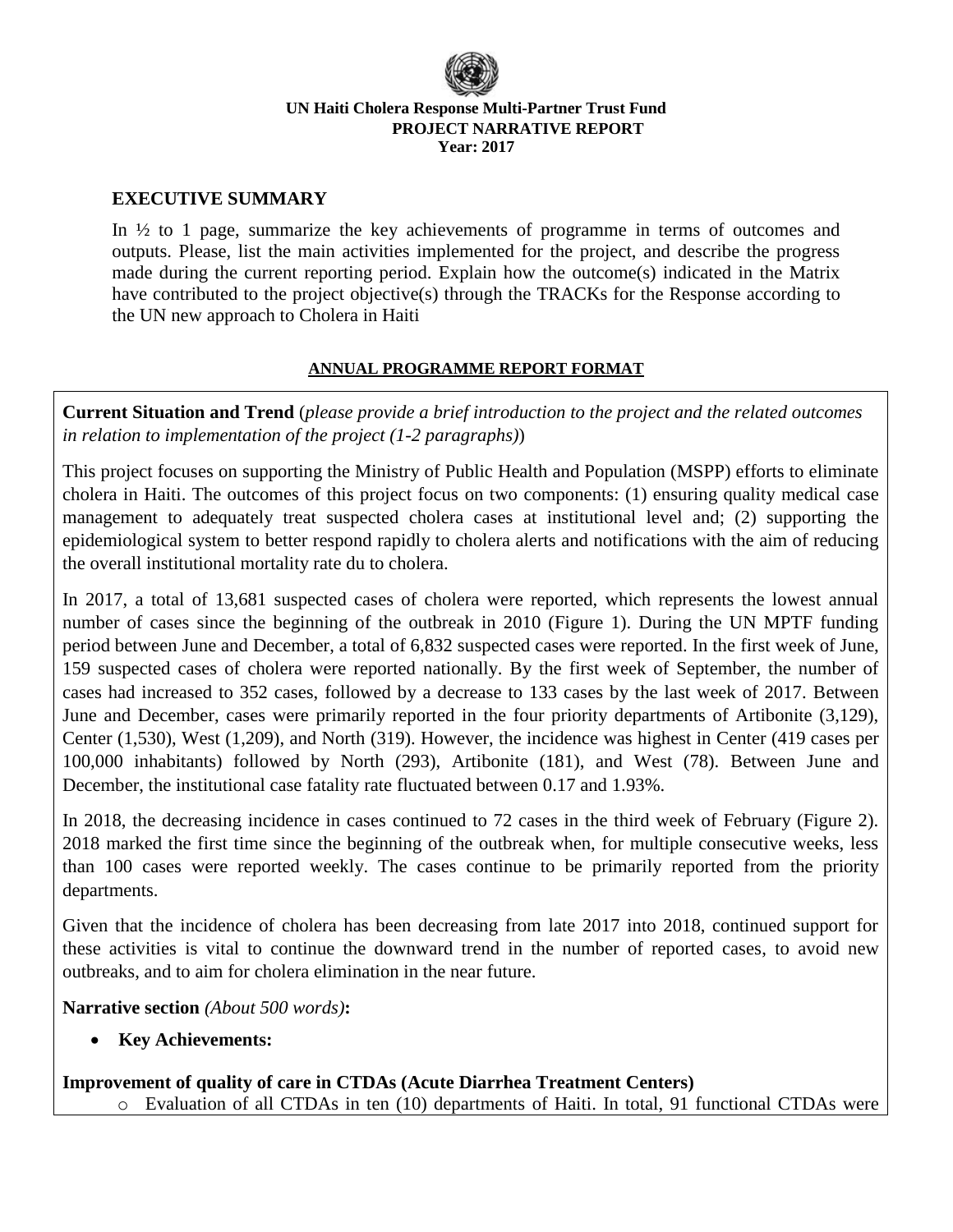evaluated between June and December 2017 using an evaluation tool that considers all case management and WaSH aspects of a CTDA (However, 67 CTDAs more where evaluated through previous projects funded by USAID/OFDA and Canada, and an Inventory<sup>2</sup> of CTDAs was elaborated).

o As shown in this graphic, most evaluated CTDAs (57%) present an average score between 50 and 74%; 26% have a score equal or above 75%; and 17% have a score equal or inferior to 49%. Most CTDAs with a score equal or inferior to 49% are located in departments that did not notify many cases of cholera during



2017, such as the North-East (7 CTDAs), Nippes (6), and Grand' Anse (1); the remaining CTDAs presenting such score are located mainly in remote and areas difficult to access of the following departments: Center (3), West (2), North (1).

- o During this period, and thanks to a Letter of Agreement signed with the French Red Cross, PAHO/WHO was able to respond to 17 outbreaks in the following departments: Artibonite (9), Center (4), and West (3). In each of the sites, the response was adapted to the needs: installation of new temporary sites (West (3), Artibonite (2), Center (1)), reinforcement of human resources, small rehabilitations works to bring CTDAs up to standards, provision of medical and WaSH (Water and Sanitation) supplies and materials, as well as trainings on cholera case management and Infection Prevention and Control (IPC) norms.
- o Small rehabilitation and standardization works were done mainly in the CTDAs which had patients during the evaluation. A total of 43 CTDAs benefited from these rehabilitations. During outbreaks, new evaluations were undertaken in sites affected by the outbreak, and rehabilitations were carried out, leading to improve quality of services as reflected in increased scores above

 $\overline{a}$ 



**Figure 2: Rehabilitation of showers, Deschapelles CTDA (before)**

**Figure 1: After rehabilitation works by the French Red Cross**

70% in 6 sites (Artibonite: St Michel de l'Attalaye: 56%-81%; Providence of Gonaives: 56%- 82%; Charles Colimont (Petite Rivière): 51%-80%; Medor (Petite Rivière) 42%-78%. Center: Baille Tourible (Thomonde commune): 49%-72%; Hinche: 68%-71%, Boucan Carré: 62%-71%).

o By demand of the MSPP, Mobile Rapid Response Teams (EMIRA) from 9 departments, Polyvalent Community Health Agents (ASCP), and healthcare personnel of CTDAs received refresher training on cholera case management protocol; this was done through on site trainings

<sup>2</sup> See Annex : *CTDA Centres de Traitements des Diarrhées Aiguës, Haiti, Inventaire 2017*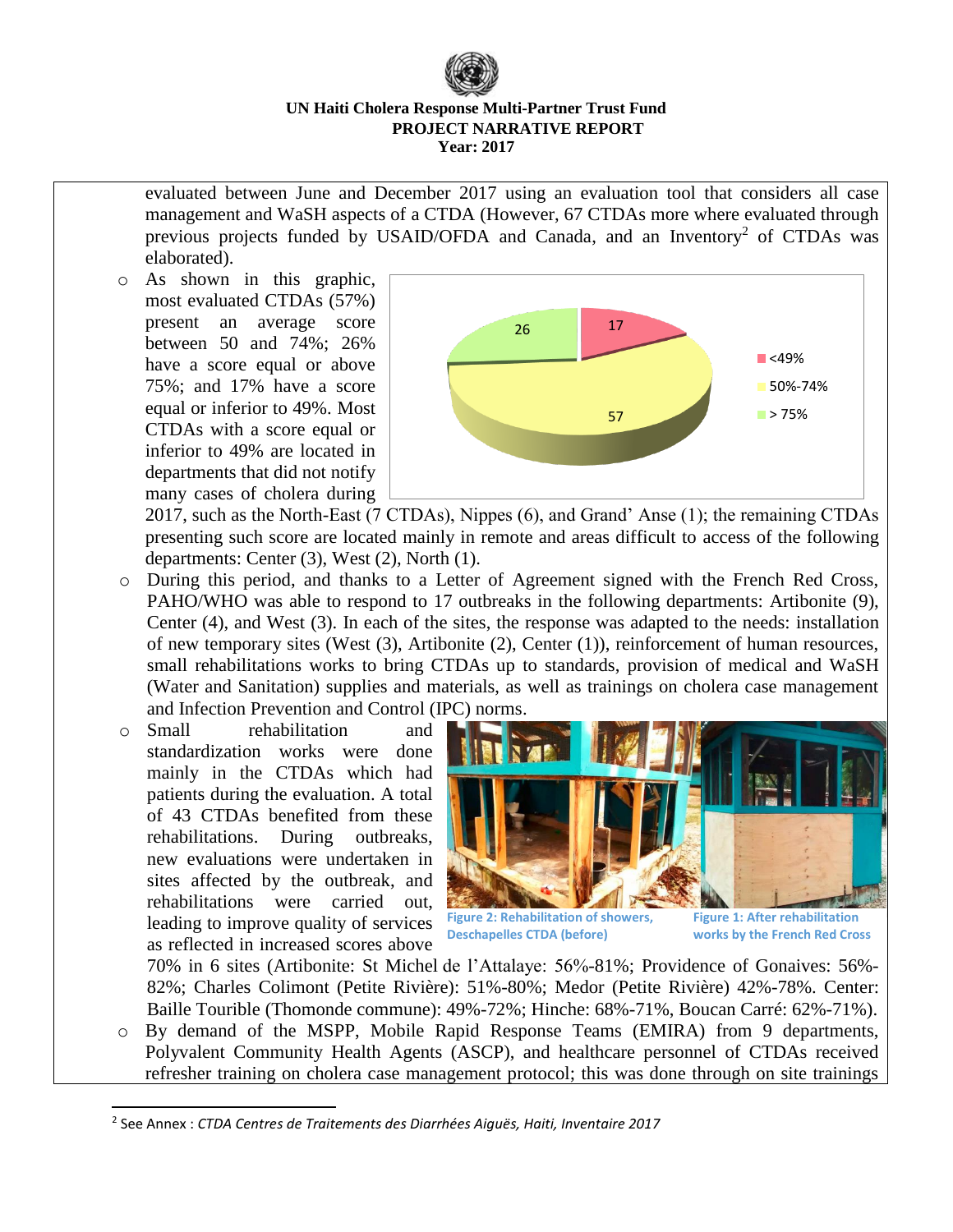and group trainings, depending on the needs. In total, 452 people were trained. The agreement signed with the French Red Cross also made it possible to comply with the cholera case management protocol at institutional level by providing CTDAs in need the necessary human resources during outbreaks in the following departments: Artibonite (8), Center (2), and West (3). In total, 38 nurses, 47 hygienists, 4 WaSH supervisors, and 4 auxiliaries were deployed to the aforementioned sites. This human resource reinforcement allowed to improve cholera case management in 20 of the CTDAs reevaluated. It must be noted that these human resources were deployed after needs assessment and validation from Departmental Health Directorates.

#### **Support to epidemiological surveillance and laboratory**

- $\circ$  In September 2017, PAHO/WHO put in place epidemiologists in 5 of the 10 Departmental Health Directorates (Artibonite, Centre, West, South, and Grand' Anse) to support epidemiological surveillance. It was proposed that the epidemiologists be integrated members of the work structure of the Departmental Health Directorates (DHD) in order to improve coordination and collaboration within the DHD and between PAHO/WHO and the DHD. The epidemiologists supported field investigations of localized cholera outbreaks and deaths in CTDAs and in the community. Additionally, epidemiologists from the PAHO/WHO office in Port-au-Prince were deployed to the field to support investigations. The epidemiologists in the DHD supported the evaluation of epidemiological surveillance tools, primarily the cholera registry in CTDAs, by verifying that clinical diagnosis was appropriate according to the reported symptomology in patient files. The cholera registry is a case record registry in each CTDA where information is entered for each patient according to predetermined variables (place of residence, treatment plan, etc.). In addition, the epidemiologists ensured that there was no missing information in the cholera registry. If lack of data or incorrect use of the cholera registry was observed, the epidemiologists led training sessions to strengthen understanding of standardized procedures related to cholera surveillance. The epidemiologists also supported the DHD to analyze epidemiological data in order to inform decision making.
- o In certain DHD, PAHO/WHO supported the Directorate of Epidemiology, Laboratory, and Research (DELR) of the Ministry of Public Health and Population (MSPP) in numerous missions to strengthen the use of the cholera line lists and to verify data. The cholera line list is a database with individual level data from the cholera registry, which allows for more accurate and reliable data analysis to inform decision making and to orient interventions. However, in some departments, the line lists were not being used systematically and often aggregated data was used, which provide only a general understanding of the epidemic. In the departments of West, Artibonite and North, multiple-day missions took place to recover cholera registries from CTDAs, verify data in the registry (e.g. verify if the clinical diagnosis is coherent with the treatment plan and duration of illness), and enter the data into the database. In the department of South-East, a mission was undertaken to address the large discrepancy in data between the cholera registry and the line listing. Therefore, data verification in the existing line list was performed.
- $\circ$  In 2017, the rate of sampling for laboratory testing among suspected cases of cholera was low, often due to stock shortages in Cary Blair, the transport medium for cholera samples. Additionally, some cholera samples were not being systematically transported to the laboratory.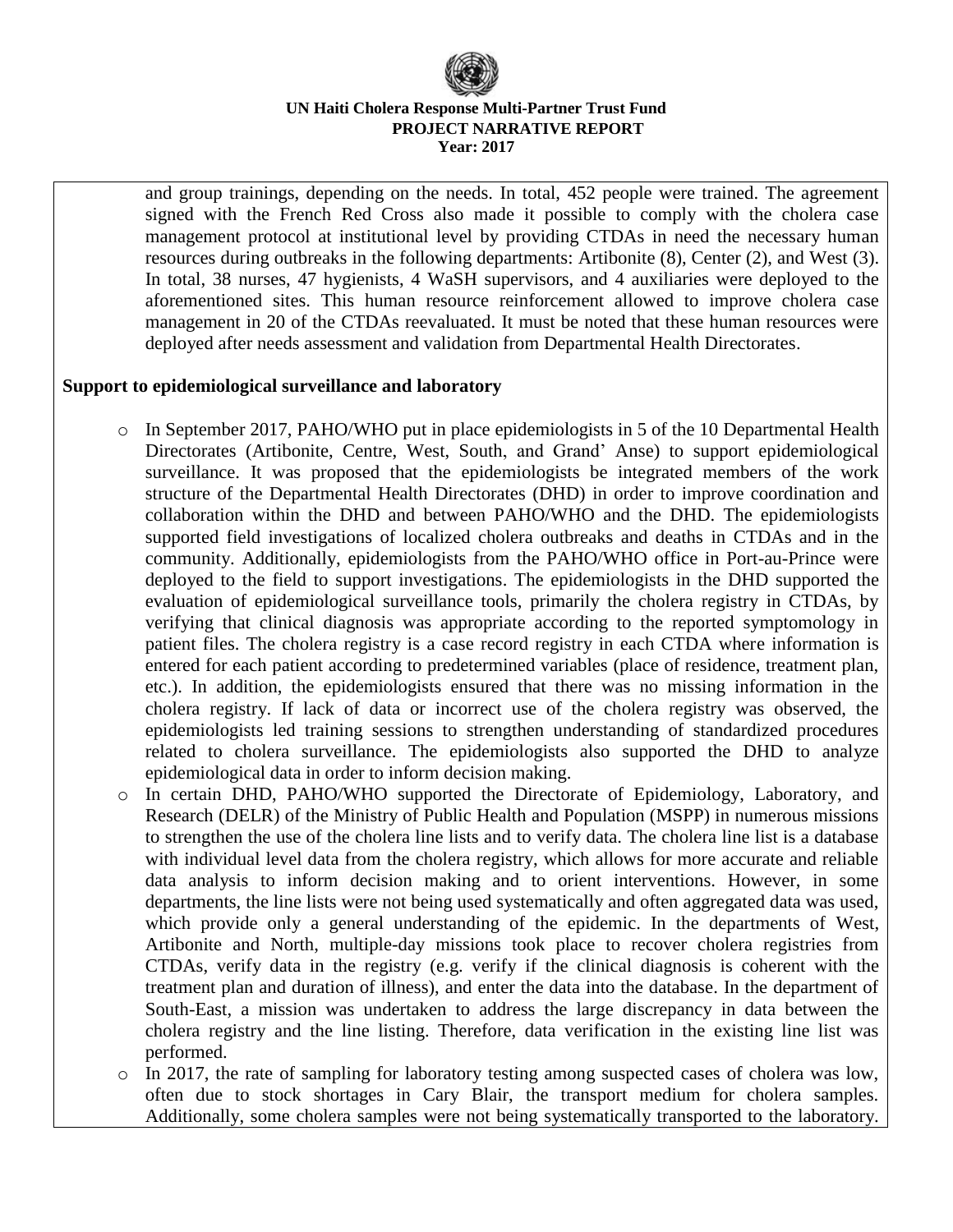Laboratory testing informs decision making by health care workers in regard to the appropriate treatment plan for the case, equips epidemiologists with more accurate information on the evolution of the outbreak and allows to assess the capacity of health personnel in certain CTDAs to be able to clinically diagnose a case.

- o In order to address the stock shortages of Cary Blair and low sampling rate, 12,000 Cary Blair were purchased, received and transferred to the DELR. Additionally, four lab-moto nurses were put in place in three priority departments (Artibonite, Center, and West) to ensure that there was a sufficient supply of Cary Blair in every CTDA, every suspected case of cholera is sampled, and every sample is transported to a laboratory in a timely manner. In addition, tools were developed for the DELR and the DHDs to efficiently monitor the stock of Cary Blair at the national, departmental and CTDA level to foresee stock shortages and to monitor transfer of Cary Blair between different levels.
- o Environmental sampling and testing of water quality was introduced into field investigations by testing water sources using the DelAgua kits
- o Rapid diagnostic tests (RDTs), specifically SMARTTM tests, were reintroduced into case investigations to be used complementarily to Cary Blair sampling. These rapid tests were used to determine if an outbreak of cholera was occurring in a community while awaiting the test results by culture from the laboratory.
- o Although this project did not include a vaccination component, due to urgent outbreaks, some reactive cholera vaccination activities were undertaken supported, in part, by this project. Between June and December 2017, three oral cholera vaccine (OCV) vaccination campaigns took place: two in the commune of Mirebalais in the Center department (Nov. - Dec. 2017) and one in the national prison (Aug. 2017). During the vaccination campaign in Mirebalais, 88,378 people were vaccinated during the first campaign and 85,112 people in the second campaign. In total, 69,905 people were vaccinated with two doses. In the national prison, 3,973 prisoners were vaccinated, representing vaccination coverage of 83.4%. In addition, a study on the OCV vaccination coverage in the departments of South and Grand' Anse is currently in progress, after the vaccination campaigns that occurred in Nov. 2016 after Hurricane Matthew.
- **Delays or Deviations** *– (Please indicate, if applicable, any reason that may have contributed to any delays or deviation, and describe the measures adopted to move forward to achieve the expected results )*

There were several challenges, that somewhat delayed or deviated the implementation of some of the project's activities in 2017:

The constant turnover of nurses in CTDAs, the weak competencies of some human resources, the lack of follow up of human resources by DHD due to the lack of funds, especially in cases where more than one CTDA are affected by an outbreak constitutes an important weakness of the system. In the Artibonite department, this aspect was improved by the deployment of supervising nurses. Their role is to support the Health Directorate in the regular supervision of CTDAs with patients. The objective is to reinforce case management and WaSH capabilities of CTDA personnel depending on the needs identified. It should be noted that the recruitment process for these nurses was delayed due to a delay on selection procedures by the DHD.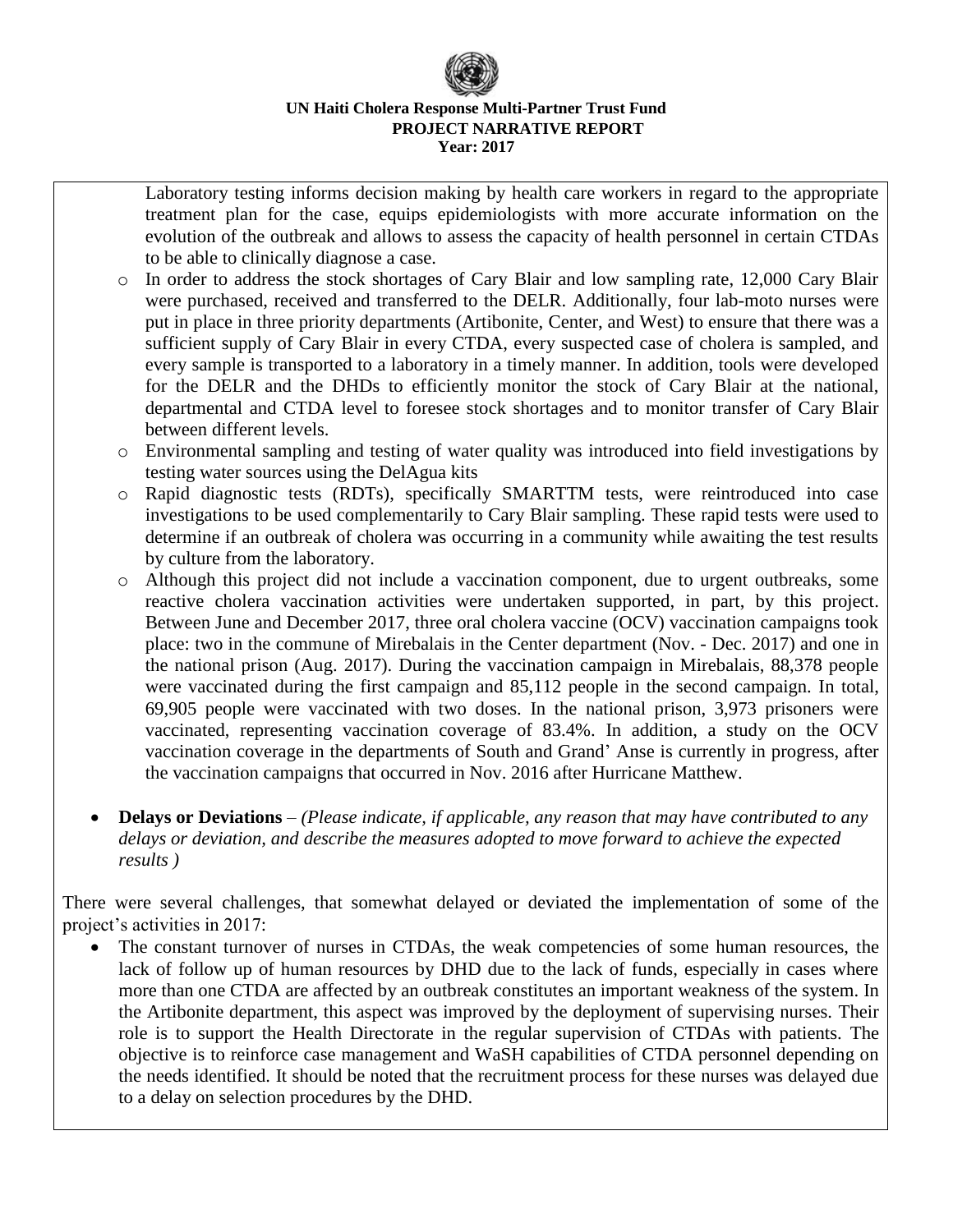- When the epidemiologists started working at the DHDs, there was some resistance from their staff, specifically in regards to data sharing and collaboration. The epidemiologists at the time were not seen as integrated members of the DHD. With time and effort, relations have improved between the epidemiologists and members of the DHDs, and the epidemiologists are now more integrated into the overall work structure.
- Challenges were encountered in regards to the use of the epidemiological surveillance tools (e.g. cholera registry). Some CTDAs were not recording cases in the registry and among those that were, errors were observed often. In particular, adherence to correct date format, the correct column for first and last name, inconsistent data with the patient's clinical file. In the cases where data was not systematically entered, missions were undertaken to enter data retrospectively into the cholera line listing.
- For the development of tools for monitoring the stock of Cary Blair, there were delays due to consultation with the numerous parties involved including the coordinators of infectious diseases (CMIs) of the DHDs, the DELR, and the Directorate for Support to Health Decentralization (UADS) to ensure consensus. This process was essential to ensure the feasibility of these tools and therefore, a coordination meeting was held with all the involved parties so that a consensus could be attained more rapidly.
- For the water quality testing of environmental samples, there was some apprehension from WaSH actors since the activity was seen as their responsibility and not the responsibility of PAHO/WHO. Ultimately, WaSH actors were incorporated into case investigations in the field.
- Additionally, there was some apprehension to the use of the SMARTTM tests since RDTs, such as Crystal VCTM, were used three years ago and proved to be unreliable. The actors involved had to be informed that this was a different RDT and that it was more reliable and useful to characterize if an ongoing outbreak was potentially due to cholera, while awaiting laboratory test results by culture.
- **Best Practice and Summary Evaluation** *– (Please indicate what are the best practice guidelines adopted and the impact on the implementation process)*

Many best practices have supported the impact on the implementation of this project. Mainly the following:

**In situ training**. Although it is also necessary to train a lot of staff on cholera case management, with constant turnover of healthcare personnel in CTDAs, in situ training proves to be more effective. Indeed, they allow to readjust according to strengths and weaknesses noted in cholera case management in each person working in the CTDA, and to have a more personalized and adapted approach. Therefore it is important to continue supporting DHD in the regular supervision (with in site training included) in all CTDAs with patients.

**Regular CTDA evaluations**. Constant evaluations to CTDAs with patients by CMIs should also be continued and even reinforced as they allow to have a global vision (integration, IPC, Human resources, stock of supplies, quality of the structure) on the case management capacities of a CTDA and to have concrete elements that will permit improving the quality, and if needed, adapt the response to an outbreak according to the weaknesses and strengths of the CTDA. These also allow the regular update of the CTDAs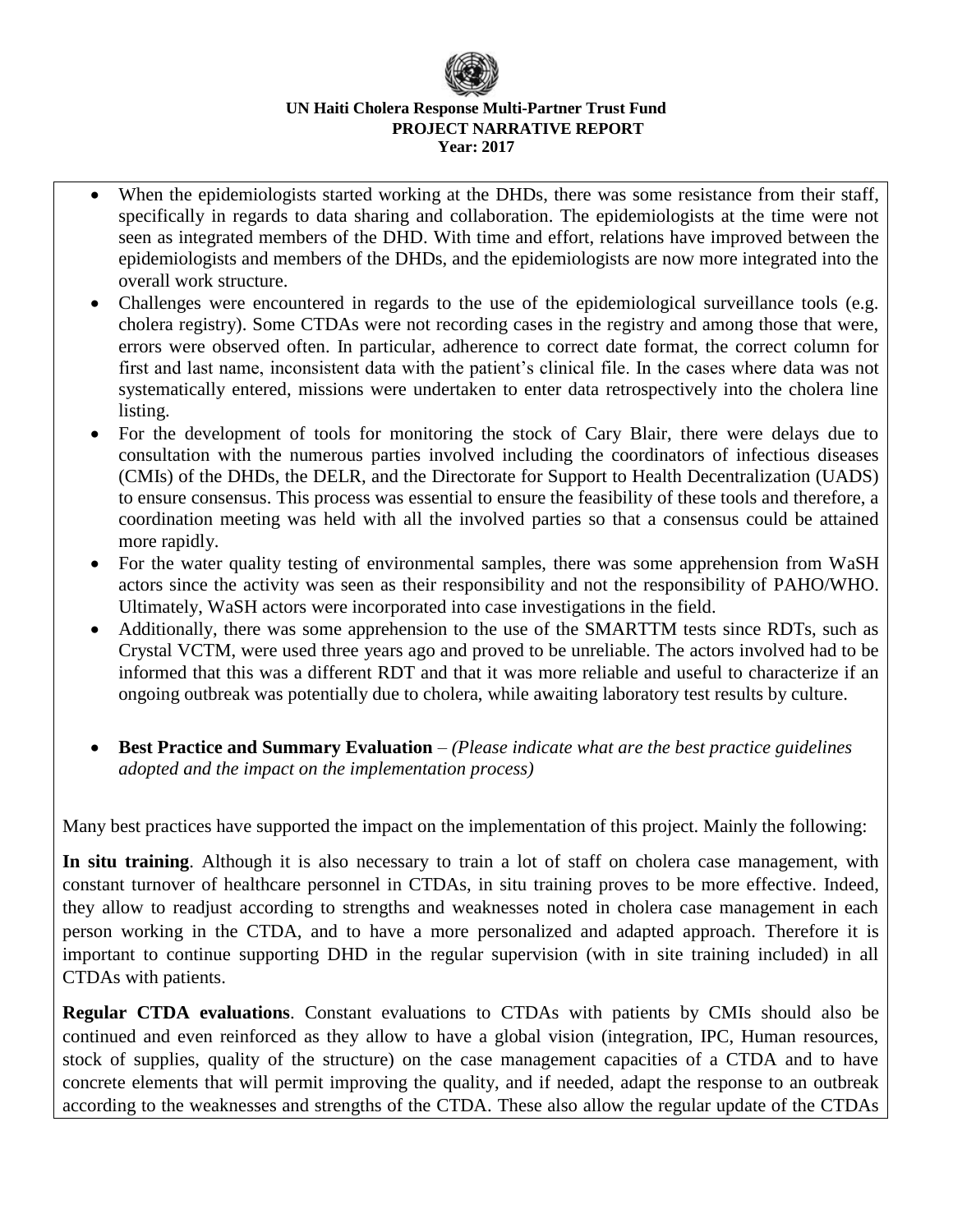#### data base.

**Adequate small rehabilitations**. Due to a lack of funds to reconstruct most CTDAs in need, it is important to assure infection prevention and control measures in the structures as they are now. Well targeted rehabilitations (adequate concrete footbaths, availability of dejection pits and corpse treatment areas, and a well-defined decontamination circuit) can significantly increase the overall quality score of a CTDA.

**Standardization of tools.** For field investigations, it was noted that case investigation reports were not standardized between investigation teams and often important information was accidentally omitted. PAHO/WHO developed a standardized format for case investigation reports with all of the necessary information required for the Investigation Committee of the West Department (CIDO).

**Accountability**. During the implementation of the monitoring tools for the stock of Cary Blair, a system of accountability was put in place. When Cary Blair is transferred from one level (i.e. national) to another (i.e. departmental), a form needs to be completed with signatures from both the sender and the receiver to ensure official documentation of the transfer.

• **Lessons learned** *– (Please, share a couple of lessons learned that can be beneficial for future projects)* 

The greatest weakness observed in CTDAs is the lack of respect for the hygiene protocol of the MSPP (no disinfection of vehicles carrying suspected cases of cholera, companions who dump patients' buckets in the dejection pits instead of hygienists, clothes and cups that are washed by family members, non-chlorination of footbaths, etc.). The number of hygienists is often insufficient or they lack the proper training. CTDAs are not well equipped to assure infection prevention and control measures (inadequate footbaths, non-respect of patient circuit, inadequate beds, etc.). All aspects related to WaSH are to be improved and supervised regularly in all CTDAs with patients. Furthermore, few NGOs support this essential aspect; their actions are focused on case management and delivery of supplies and small parts of their budget supports the standardization of structures and the strengthening of aspects related to institutional WASH. Within the context of this project, PAHO/WHO was able to support this aspect to complete an adequate response.

The capacities to respond to outbreaks and coordination by DHD are very divergent depending on the geographical characteristics of the zones and the number of health response actors present in the territory. In fact, currently only Medecins du Monde (MdM) and Zamni Lasanté (ZL) still support cholera case management in some departments (MdM: North-West, South, Grand' Anse, West and Lower Artibonite; ZL: Lower Center department). However, this support may continue to decline over the next year. Areas such as the Upper Artibonite, the Upper Center department or the North, which regularly register suspected cases, have no health actors operating in the area. Although cholera is declining and there is a trend toward control of the epidemic, the country is not immune to outbreaks. At present, departmental directorates do not have enough financial capacity to respond to outbreaks if necessary. It is therefore necessary to continue to fund partners who are able to support both rapid response and regular support to CTDAs in communes that register cases regularly.